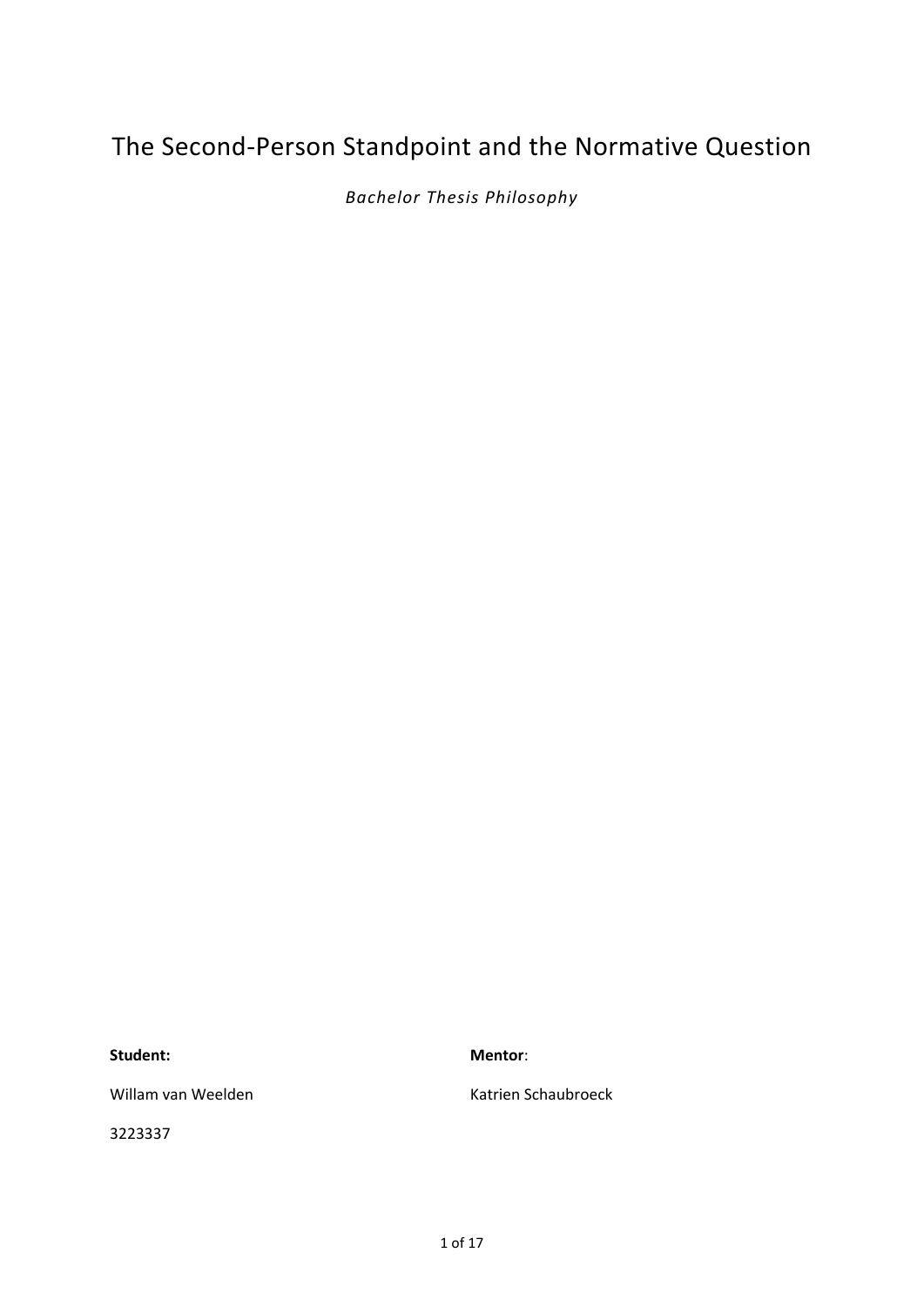## **Table of Contents**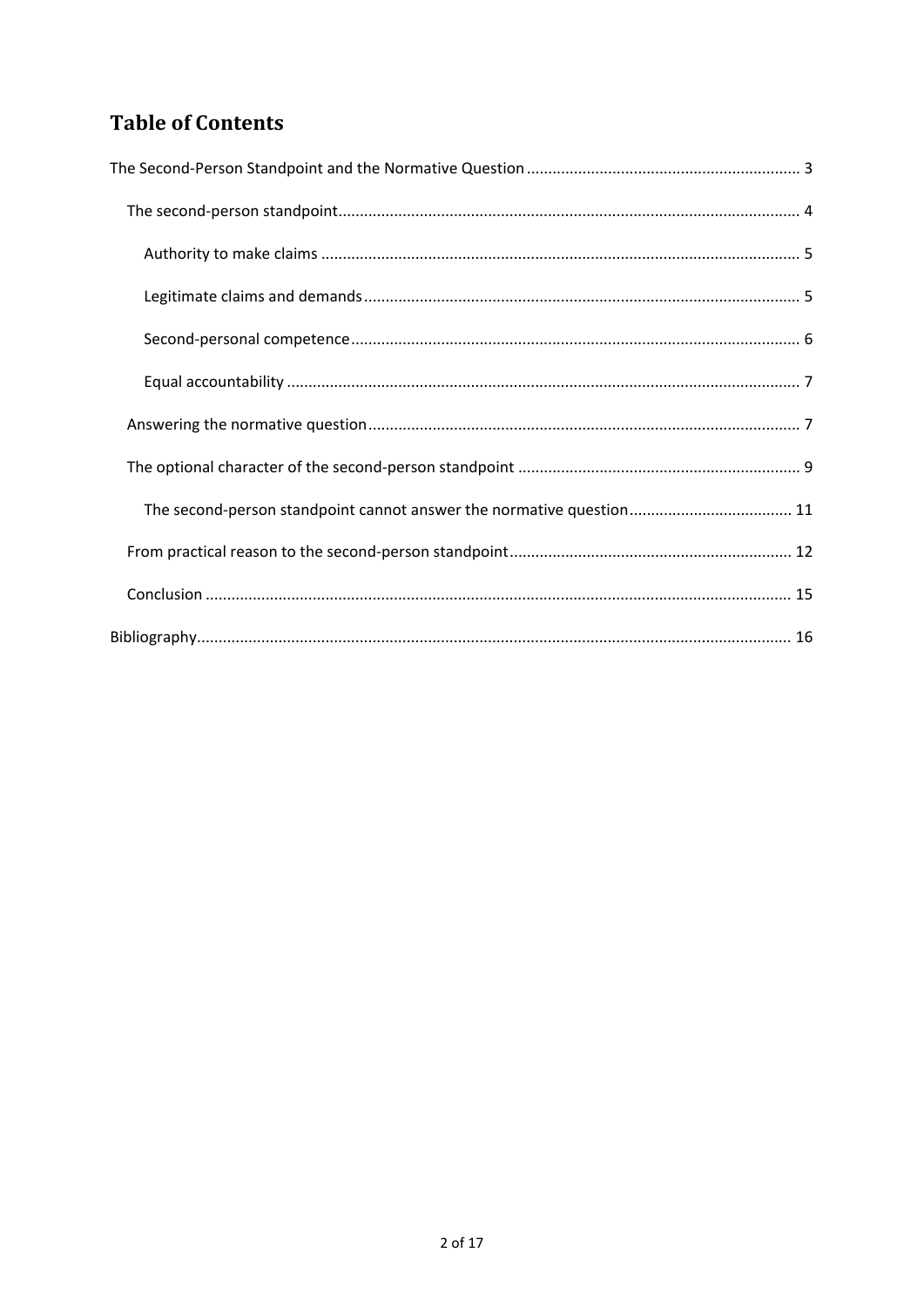# <span id="page-2-0"></span>**The Second-Person Standpoint and the Normative Question**

On July 22<sup>nd</sup> 2011, Anders Breivik detonated a car bomb in Oslo, killing eight. Later that day he shot and killed 69 people on the isle of Utøya. During his trial, Breivik admitted to killing all victims but he denied criminal responsibility. Breivik testified that he considered the victims legitimate targets. What is implicit in Breivik's testimony is that, all things considered, he had good and compelling reasons for slaughtering 77 people. This shows that Breivik does not deny that he is responsible for these deaths, but that his act is not morally reprehensible. The reasons he had for committing his act of terrorism overruled any moral claims his victims may have had or the moral reasons Breivik thinks applied to him did allow for killing these people.

The case of Anders Breivik issues a direct challenge to any ethical theory that claims that morality is normative: Why was Breivik's act wrong, regardless of the reasons he had for doing as he did? If we want to answer the question in a way that qualifies Breivik's acts as unethical or evil, we must assume that there were overriding reasons for him to not commit this act of terrorism. Reasons that made this act wrong, but that Breivik ignored none the less. And by saying that his act is wrong or evil, we mean that his action was an action that he *ought* not to have done. This *ought* is issued by a normative morality.

Reasons are the basis for any action. And an agent has a multitude of reasons. Some reasons are stronger than others or are more pressing and so the agent must deliberate on what to do. The agent must act on the reasons that she concludes are the most important.

Moral reasons constitute commands that cannot just be overruled by other reasons. Or, at least, that is what a normative account of morality claims. But why should we suppose that moral reasons override other reasons? This question echoes what Christine Korsgaard called 'the normative question': Why should I be moral? We are not looking for an explanation of moral practice but for a justification of the special nature of moral obligation. (Korsgaard 2011)

In his book *The Second-Person Standpoint: Morality, Respect and Accountability* (2006) Stephen Darwall provides a metaethical account with which he wants to show that normative ethical reasons do exist and why those reasons are normative. If Darwall succeeds in answering the normative question, we will have an answer to Breivik. This answer will allow us to formulate why Breivik should have acted differently. If Breivik was morally obligated, he had sufficient reason for acting morally. (Smith and Strabbing 2010, 242) Even though Breivik might deceive himself by thinking that another morality applies to him.

In this paper I explore Darwall's view of the second-person standpoint. My research question is: Does Darwall's second-person standpoint provide an account of why agents should be moral? In order to answer this question I will first give an account of Darwall's theory and how Darwall tries to answer the normative question. Next I will show how Darwall's answer to the normative question fails and why his theory cannot but fail to answer the normative question. Lastly, I will argue for a revised form of Darwall's second-person standpoint that does provide an answer to the normative question.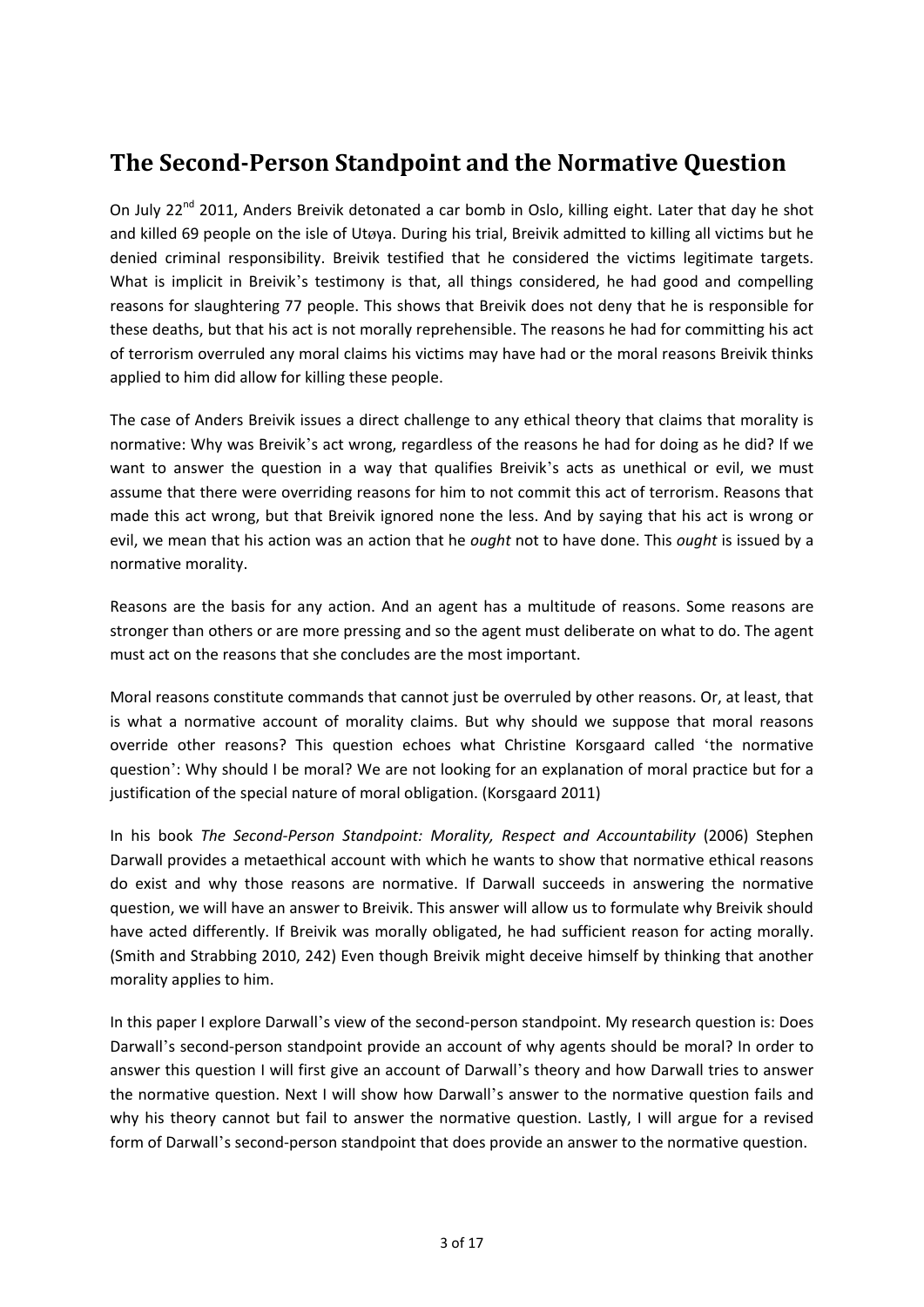### <span id="page-3-0"></span>**The second-person standpoint**

In this section I will provide a short introduction to Stephen Darwall's second-person standpoint. I will only focus on the basic idea in order to show how Darwall answers the normative question.

Darwall describes the second-person standpoint as "*the perspective you and I take up when we address (putatively valid) claims or demands to someone, whether explicitly, in speech, or implicitly, in thought, whether to others or to ourselves (as in self-addressed feelings of guilt).*" (Darwall 2010, 216) This second personal perspective is a special mode of first-person deliberation in which the agent regards herself in relation to someone else. It is not a mode of deliberation different from firstperson deliberation. (Darwall, Reply to Korsgaard, Wallace and Watson 2007, 55) This second-person standpoint does not require a second person as you can also take a second personal standing towards yourself. This is what an agent does when she feels guilt or shame.

Making a claim or demand of someone is a second-personal address. A second-personal address gives the addressee normative reasons for acting. These normative reasons are second-personal reasons and can only be addressed and understood from within a second-personal perspective.

Second-personal reasons give rise to moral obligation for the addressee. These reasons are normative because the addresser has the authority to hold the addressee responsible<sup>[1](#page-3-1)</sup> for compliance. When the addressee does not comply, the addresser may hold the addressee responsible. The addresser may direct blame and resentment towards the addressee and the addresser may sometimes even coerce the addressee into compliance. It is not necessary that claims are always voiced. For reactive attitudes, such as resentment, it is enough that these claims are only thought by the addresser. (Darwall 2010, 216)

This description of the second-person standpoint names two central ideas: address and validity. Address entails that the addressee can recognize these claims. These claims and demands must not only be addressed, but they also need to be legitimate<sup>[2](#page-3-2)</sup>. This legitimacy means that the addresser must have a right to address the claims and that the claims themselves are reasonable. This positions second-personal address within a circle of four interdependent concepts:

- a. The authority to make claims.
- b. Legitimate claims and demands.
- c. Second-personal competence.
- d. Equal accountability.

Darwall thinks each one of these concepts implies the other three. He also thinks that these concepts can only be understood and appreciated from within a second-personal view: "*A central claim of The Second Person Standpoint (SPS) is that there is no way into this conceptual circle from the outside.*"

<span id="page-3-1"></span> <sup>1</sup> When I use the term *responsible* in this paper I always take it to mean responsible in a moral sense. There are other forms of responsibility, such as causal responsibility, but those kinds of responsibility are of no concern in this context.

<span id="page-3-2"></span><sup>2</sup> I use the terms *valid* and *legitimate* as synonyms in this paper.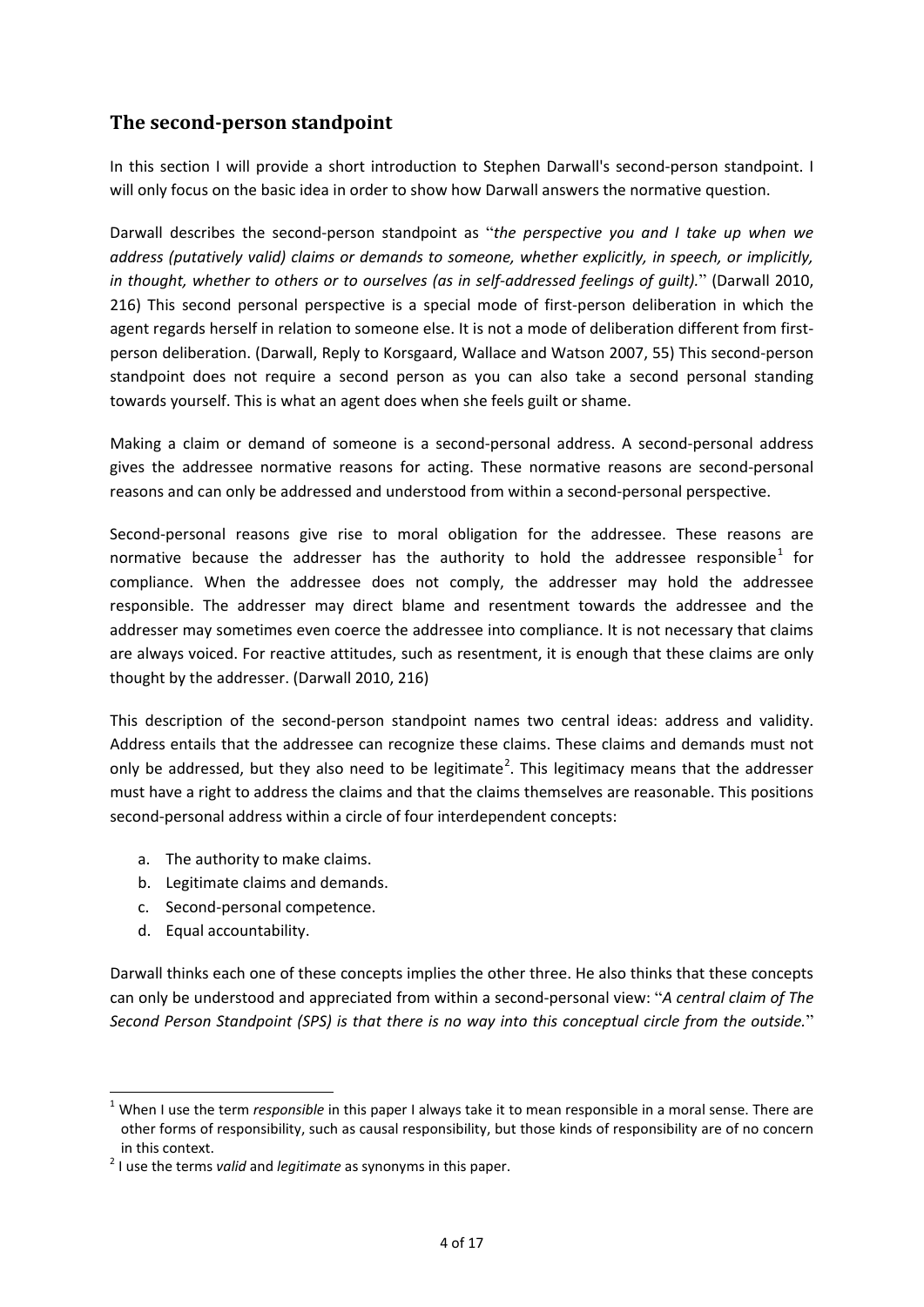(Darwall, Precis: The Second-Person Standpoint 2010, 218) I will now give a short overview over these four concepts and I will show how each of these concepts implies the others.

#### <span id="page-4-0"></span>**Authority to make claims**

Humans make all kinds of demands of each other in daily life. However, not all of these demands are legitimate. For instance, when I walk up to a total stranger and demand that he does ten push ups, the result will most likely be that my demand is ignored and that I am scorned for making such a ridiculous demand in the first place. But in a different situation the demand that someone does ten push ups may be valid. Darwall frequently uses the example of a platoon sergeant: The sergeant can require her soldiers to do ten push ups.

What makes these situations different is the authority relation in which the subjects find themselves: To be able to make a valid claim you must be in a position in which you have the authority to make such a demand. And this authority must always be decided by both the addresser and addressee from a standpoint that they can share. (Darwall, Precis: The Second-Person Standpoint 2010, 224)

Authority to make second-personal demands is intimately linked with responsibility. The addressee to whom a claim is addressed is responsible for complying with this claim. This intimate link between these concepts raises the question when a person is responsible for complying with a claim: when is a claim legitimate?

#### <span id="page-4-1"></span>**Legitimate claims and demands**

When we make a demand of someone, we need to suppose that our claims are legitimate. Otherwise we could not reasonably expect the addresser to comply with the claim. This brings us to what Darwall calls Strawson's point.

Strawson's point is that desirability of a certain outcome or state of affairs is a reason of the wrong kind for holding someone responsible for compliance. Darwall takes this point and formulates it with a broader scope: "*To be a reason of the right kind, a consideration must justify the relevant attitudes in its own terms. It must be a fact about or feature of some object, appropriate consideration of which could provide someone's reason for a warranted attitude of that kind toward it.*" (Darwall 2006, 16)

A reason of the right kind for holding someone responsible for complying with a moral claim is a reason that is based solely on the authority of the addresser to hold the addressee responsible. (Darwall 2006, 253) This is made visible in reactive attitudes like resentment and blame. We blame someone if he did something he had no right to do: We blame an actor who did not appreciate the moral claims and thus violated the demands of morality.

Strawson's point also entails that the responsibility to adhere to a claim cannot be derived from the claim itself. There must to be a previously established accountability relation between addresser and addressee before agents can hold one another accountable. Both agents must already possess the authority to make demands of one another before they can hold one another accountable.

There is another presupposition in play here: a claim can only be valid when the addresser presumes to give reasons to the addressee that the addressee can use in her own self-determining choice. In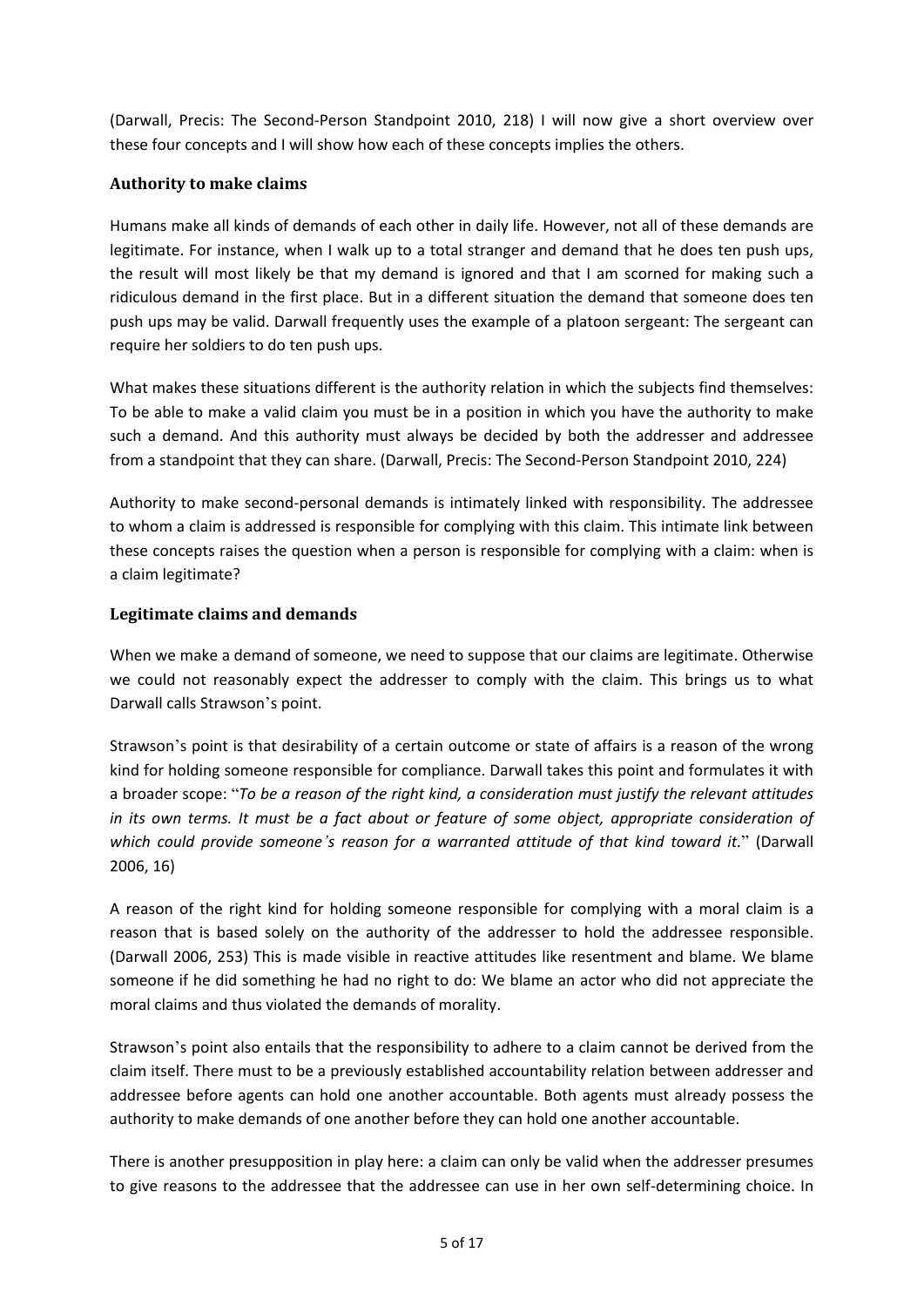other words, the addressee must be able to regulate her own conduct freely by these reasons. When a claim violates this principle, the claim is simply goading the addressee into compliance. Although this may spur an agent into action, these claims do not have the normative force of second-personal reasons and therefore the agent is not obligated. (Darwall 2006, 51)

Any valid claim must therefore direct an agent through her own free will alone. This is what Darwall calls Fichte's point. This means that "*any second-personal claim or "summons" (Aufforderung) presupposes a common competence, authority and, therefore, responsibility as free and rational, a mutual second-personality that addresser and addressee share and that is appropriately recognized reciprocally.*" (Darwall 2006, 21)

Fichte's point actually consists of two points: first that both addresser and addressee share an authority to make claims of each other and secondly that they are both free to act on claims that are based on this shared authority.

An addresser cannot expect someone to comply when the addressee is not able to recognize or act on claims. A person who cannot recognize claims, for instance someone with a severe mental disability, is excused in a moral sense. You cannot be responsible (in a moral sense) for something you have no control over. $3$  (Darwall 2006, 241)

#### <span id="page-5-0"></span>**Second-personal competence**

When an addresser expects an addressee to comply with a claim, the addresser holds the addressee accountable for complying. But holding someone responsible also entails that the addressee must be able to hold herself responsible. This is what Darwall calls Pufendorf's point: "*in holding people responsible, we are committed to the assumption that they can hold themselves responsible by selfaddressed demands from a perspective that we and they can share.*" (Darwall 2006, 112)

According to Pufendorf's point, an addressee can only be obligated freely, in the sense of Fichte's point, when the addressee can freely determine herself by the authority of the addresser. And this is what it means to be second-personally competent: Having the capacity to accept the authority of the addresser and being able to freely act on reasons stemming from this authority.

The authority of the addresser is determined from the perspective that both addresser and addressee can share: the perspective as members of the moral community. When the addressee accepts the authority of the addresser, she thereby accepts the normativity of claims. Since the addressee accepted the authority of the addresser herself, she must acknowledge that she is therefore responsible for compliance. Because the addressee accepted this responsibility herself, she is responsible for compliance in her own eyes as well as in the eyes of the addresser. In other words: From the standpoint that both the addressee and the addresser share, the addressee demands compliance to the claim from herself.

<span id="page-5-1"></span> $3$  This is not to say that someone cannot be held responsible in another way. For example, someone can still be held causally responsible. Darwall gives the example of a very young child. Although we will not hold the child morally responsible, we may still subject the child to treatment or management. (Darwall 2006, 69)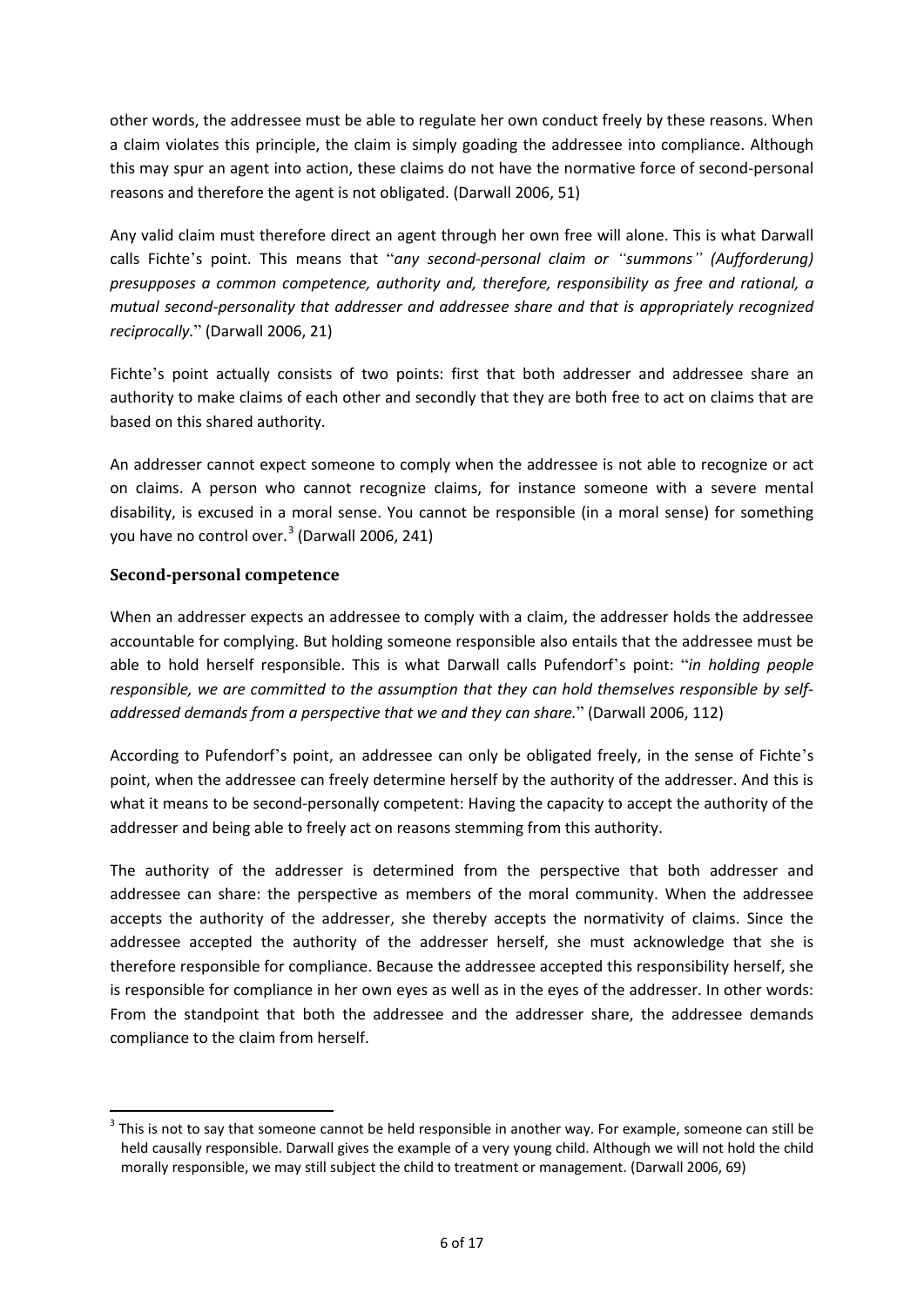This is the version of Strawson's point that Darwall calls Cudworth's point: the accountability relation of the agents is established in the authority that both addresser and addressee share as members of the moral community. And this means that not only the addresser and addressee can hold the addressee responsible, but that all beings that can share this common perspective can hold the addressee responsible.

#### <span id="page-6-0"></span>**Equal accountability**

It is the common perspective makes both the addresser and the addressee equally accountable to one another. This is what Darwall calls dignity: "*the second-personal standing of an equal. It is the status of an equal member of the moral community (the "realm of ends") to hold one another accountable for compliance with the mandatory norms that mediate relations between free and rational persons.*" (Darwall 2006, 243)

So the circle of authority, claim, second-personal competence and accountability is closed. Because of the circular nature of these concepts, accepting a single one of these, at least in the way Darwall uses them, commits us to accepting all of them. Moral obligation exists because these concepts give overriding reasons for acting because we have the authority to demand this of one another.

### <span id="page-6-1"></span>**Answering the normative question**

In the previous section I have provided as short overview over Darwall's theory of the second-person standpoint. In this section I will show how the four interdependent concepts authority, claim, second-personal competence and accountability provide Darwall with an answer to the normative question. I will then question this answer to see whether this answer will hold when confronted by a moral sceptic.

According to the second-person standpoint, we should be moral because we are accountable as members of the moral community  $-$  in both our own eyes as well as in the eyes of any other member. And the normativity of second-personal reasons lies in the authority of the addresser to make the demand. This however, can only be appreciated inside the second-person standpoint:

"If, however, the moral law is essentially tied to the dignity of persons, and if dignity includes an irreducible second-personal standing, then it should not be surprising that the second-person perspective is essential to appreciating the bindingness of the moral law. No authority to address second-personal reasons of any kind is reducible to propositions of value or normative principles of right that can adequately be appreciated either first- or third-personally, since nothing of this sort will itself include the irreducibility second-personal claim or demand." (Darwall 2006, 244-245)

What Darwall has shown this far is simply that the second-person standpoint gives rise to secondpersonal claims if and only if an agent takes up the second-person standpoint in deliberation. But what commits an agent to the second-person standpoint in the first place? What makes these second-personal reasons inescapable?

If Darwall wants to have an answer to someone like Anders Breivik, he needs to show how even Breivik is necessarily committed to the second-person standpoint. Or as Darwall formulates it: "*Even*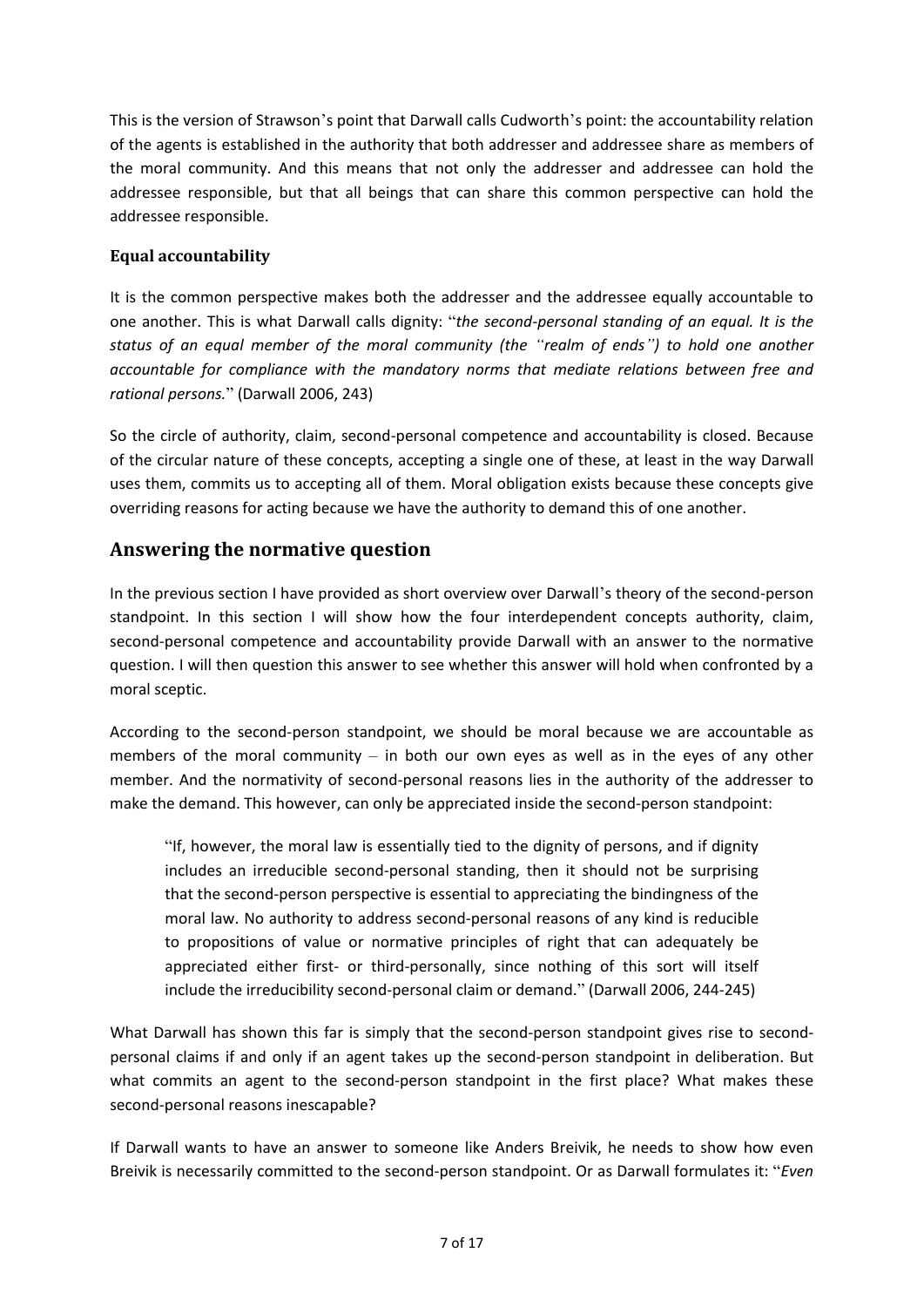*if taking up the second-person stance commits us to equal dignity and autonomy, that is consistent with that standpoint and its commitments being no more than rationally optional, or worse, illusionary.*" (Darwall 2006, 277)

To take up a second-personal stance, the addressee must first recognize the demand as being second-personal and even after recognizing the demand must conclude that the claim is legitimate. But the addressee is always free to "*step back from these [presuppositions of second-personal address] and ask whether, on reflection, we should still accept them. And nothing suggests that fundamental philosophical reflection on practical reason must be second-personal itself.*" (Darwall 2006, 278)

Darwall takes up this challenge by giving an account of how second-personal reasons function in practical reason. This account of practical reason is to show that the second-person standpoint is not optional.

Because of the possibility of stepping back from deliberating to deliberation about which reasons we should accept, Darwall needs to show that our reasons to accept second-personal reasons are as good as our reasons to accept any other kind of reasons for acting. For a good understanding of the argument, it is important to note that Darwall distinguishes between the formal and substantive aims of practical and theoretical reason. The formal aim of theoretical reason is to believe that for which there is reason to believe. The substantive aim of theoretical reason is to believe that which is true. The formal aim of action is to do that which there is reason to do. (Darwall 2006, 279) But what is the substantive aim of action?

The substantive aim of action cannot be to bring about valuable states of affairs, as a naïve practical reasoner may assume. For if actions' substantive aim is to bring about valuable states, it would be impossible to have any other kind of reason for acting. But this is evidently untrue as an agent can have second-personal reasons to determine her actions. (Darwall 2006, 287) The second-personal address requires agents to assume that the motivation for acting on a second-personal reason is derived from the second-personal reason itself. Therefore the substantive aim of action cannot be found in the outcome of an action.

Since agents derive the motivation from the second-personal reason, we must assume the autonomy of the will. And from this autonomy of the will an agent is committed to the assumption that she can guide her conduct by second-personal reasons; regardless of any object-dependent desires she may hold. (Darwall, The Second-Person Standpoint: Morality, Respect and Accountability 2006, 290) Therefore, the substantive aim of practical reason is autonomy<sup>[4](#page-7-0)</sup> or practical reason has no substantive aim at all. (Darwall 2006, 296 n.30)

This shows that agents can coherently use second-personal reasons to regulate their conduct. And it also shows that practical reason's substantive aim cannot be the bringing about of valuable states of affairs. But this still does not require that an agent actually accepts second-personal reasons as reasons for acting.

<span id="page-7-0"></span>This autonomy cannot, however, be autonomy in the Kantian sense that Darwall discusses as Darwall explicitly denies this. (Darwall, Reply to Korsgaard, Wallace and Watson 2007, 59)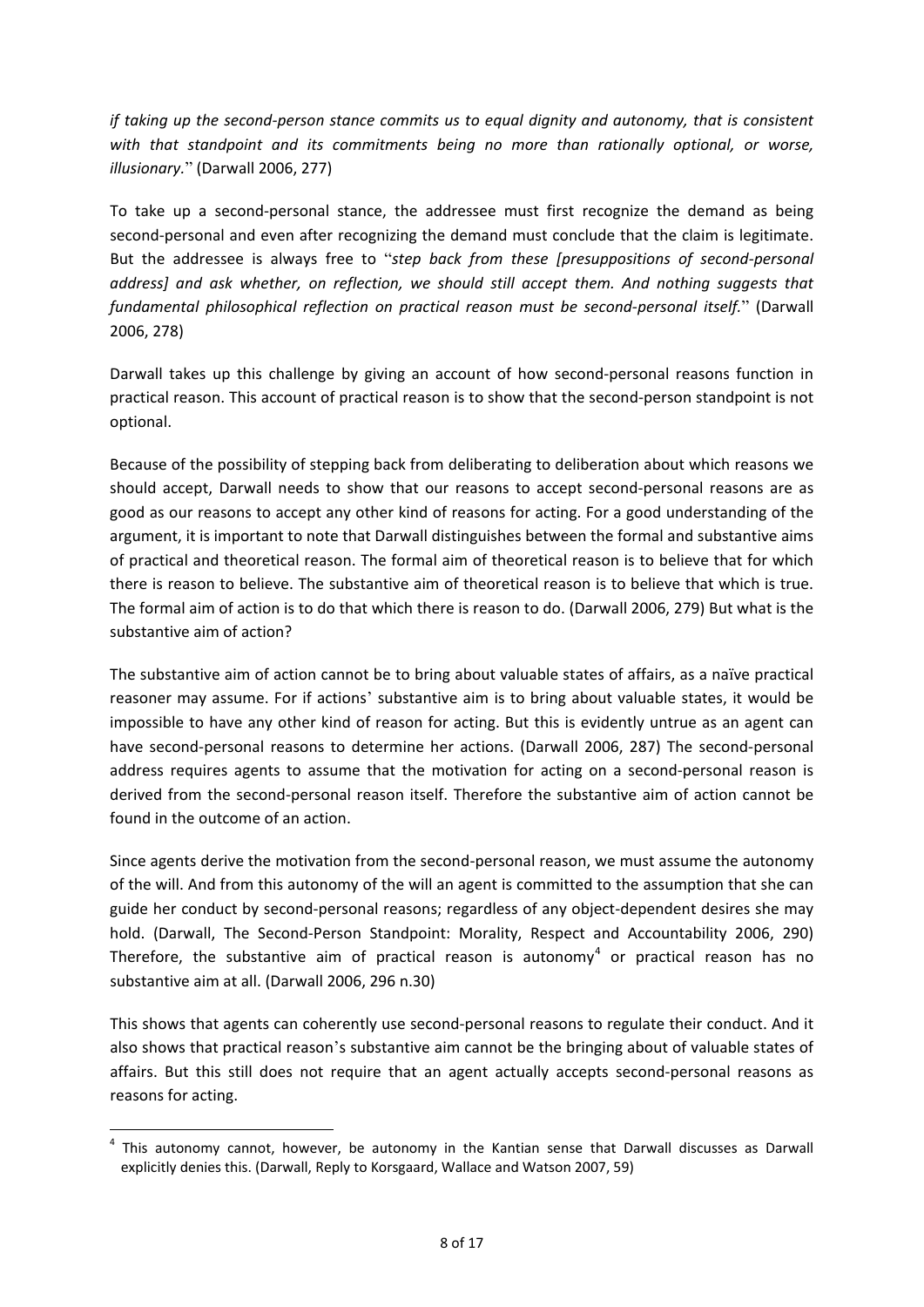When taking a step back from second-personal deliberation, we still are deliberating, but on a different level. In fact, no matter what reasons we use in deliberation, we can always take a step back and ask whether we should accept the assumptions required by those reasons. But in order to deliberate at all, an agent must assume that there are normative reasons for acting. If an agent would not assume that, deliberation is useless as it cannot provide an outcome to the question of what an agent should do. And this, Darwall thinks, only requires that he shows that we have no less reason to accept second-personal reasons than that we have reason to accept other kinds of reasons. (Darwall 2006, 291)

Darwall shows that we have good reason to accept second-personal reasons by showing how secondpersonal reasons would function in both Kantian constructivism and recognitional theories. In Kantian constructivism the CI-procedure requires that an agent considers her position from the perspective as one among free and rational persons. And this is precisely what taking up the secondperson standpoint is. (Darwall 2006, 297) For recognitional theories the reasons given by the secondpersonal perspective are no less valid than reasons stemming from desire. So therefore secondpersonal reasons are valid reasons in a recognitional theory. (Darwall 2006, 298)

By showing that second-personal reasons are perfectly valid reasons for acting in both Kantian constructivist theory as well as in recognitional theory, Darwall has shown that we have good reasons to accept second-personal reasons when we deliberate about what we should do.

On top of that, the second-person standpoint provides us with a rich account of our own agency that enables us to appreciate the difference between theoretical reason and practical reason. This improves our understanding of our reasons for acting and gives us a more comprehensive view of practical reason itself. (Darwall 2006, 277)

### <span id="page-8-0"></span>**The optional character of the second-person standpoint**

In the previous section I have shown how Darwall answers the normative question: The equal accountability of agents makes that agents owe it to one another and themselves to be moral. And when reflecting on second-personal reasons, an agent has good reason to accept second-personal reasons for acting. Therefore the second-person standpoint seems obligatory.

In this section I will argue why Darwall's answer to the normative question fails. I will examine Darwall's arguments and show why his arguments cannot convince a moral sceptic. I will then argue why Darwall's second-person standpoint is unable to give an answer to the normative question.

So far Darwall has only shown that we can take up second-personal reasons for acting, but that alone does not commit someone to the second-personal perspective. According to Darwall, we unavoidably take up the second-personal perspective whenever we respond to an address (Fichtean *Aufforderung*). Taking up the second-personal perspective is unavoidable, because as soon as we recognize an address as a demand, we have entered the circle of second-personal reasons. But it is exactly the question whether we must recognize, or accept to recognize, a claim.

Darwall's first argument for the inescapability of second-personal reasons is that it is psychologically difficult, almost impossible to avoid taking up the second-person standpoint. (Darwall, The Second-Person Standpoint: Morality, Respect and Accountability 2006, 277-278) But, as Darwall also notes,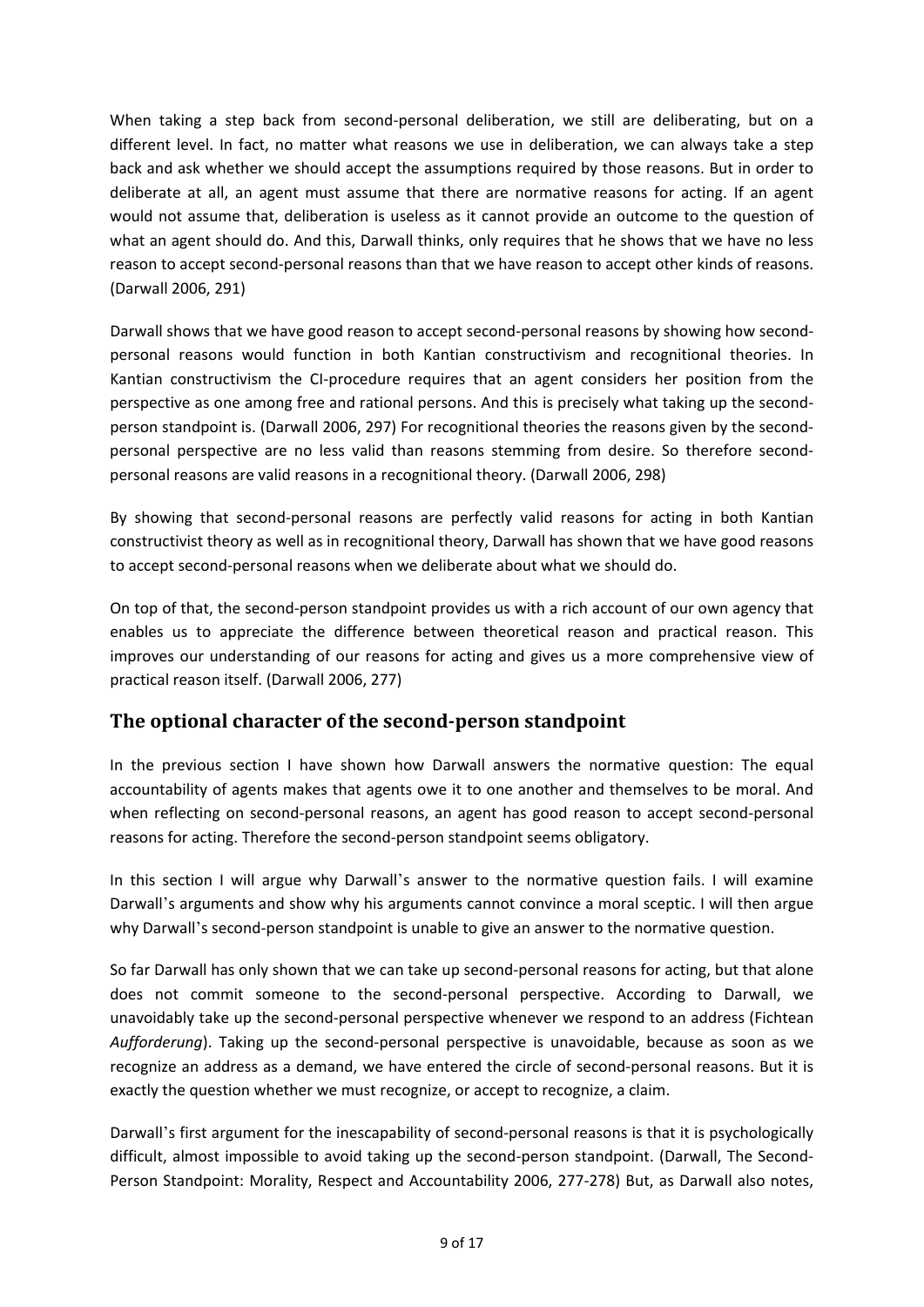this does not provide a normative reason for taking up the second-personal standpoint. It simply describes that humans frequently take up this standpoint as they go about their lives. But concluding that you ought to take up the second-person standpoint for psychological reasons would be a reason of the wrong kind for taking up the second-person standpoint.

When an agent rejects second-personal claims, can she still be part of a social community or must she leave human society as Darwall seems to suggest? (Darwall 2006, 263 n.26) This would mean that the second-person standpoint is inseparable from human interaction. But this is not the case. There are many more social acts than second-personal address alone. Yaffe even describes secondpersonal reasons as a proper subset of social acts. (Yaffe 2010, 251) Darwall accedes to this. (Darwall, Reply to Schapiro, Smith/Strabbing and Yaffe 2010, 263) So even when an agent rejects secondpersonal reasons, she can still function in human society.

Darwall's second argument is that the second-person standpoint gives us a more comprehensive understanding of our own agency. Someone who takes up the second-personal perspective can validate reasons as reasons for acting that someone who does not take up this perspective cannot. Although such a more comprehensive view would enable an agent to appreciate more reasons for acting, this account of agency presupposes the very view that is contested. Darwall does not argue that this more comprehensive agency is a reason to take up the second-personal perspective, but he does argue that failing to take up the second-person stance does deny the more comprehensive view. This however does not obligate agents to take up the second-person standpoint.

Darwall's third argument is that someone is still obligated even when the agent does not accept the second-personal reasons. Second-personal reasons exist even when the agent ignores them. (Darwall, Reply to Korsgaard, Wallace and Watson 2007, 60) It is necessary that the addressee could be reasonably expected to accept the authority of the addresser. The second-personal reasons exist none the less.

There is a catch to this argument as Darwall seems to suppose that second-personal authority and the acceptance of second-personal norms cannot be separated. Being second-personally competent is enough for an addresser to demand compliance. The addressee is not required to accept the authority before being morally obligated. (Darwall, Reply to Korsgaard, Wallace and Watson 2007, 59)

But how can having second-personal competence require that you take up the second-person standpoint? Holding that humans have the psychological capacity is a reason of the wrong kind for holding that one should take up the second-person standpoint. Holding that someone could reasonably accept the claim means that it is reasonable from the perspective of a member of the moral community.<sup>[5](#page-9-0)</sup> But when taking this perspective is optional, there is no ground for holding that someone can be reasonably expected to accept the authority unless the agent already accepted the presuppositions of the second-person standpoint. Therefore this inseparable connection between second-personal competence and the acceptance of second-personal reasons cannot be made.

<span id="page-9-0"></span><sup>&</sup>lt;sup>5</sup> Darwall thinks that the space of the reasonable, as Rawls sees it, it exactly the second-personal perspective. But as the reasonable cannot be derived from the rational, this seems to put an even greater burdens on Darwall's theory.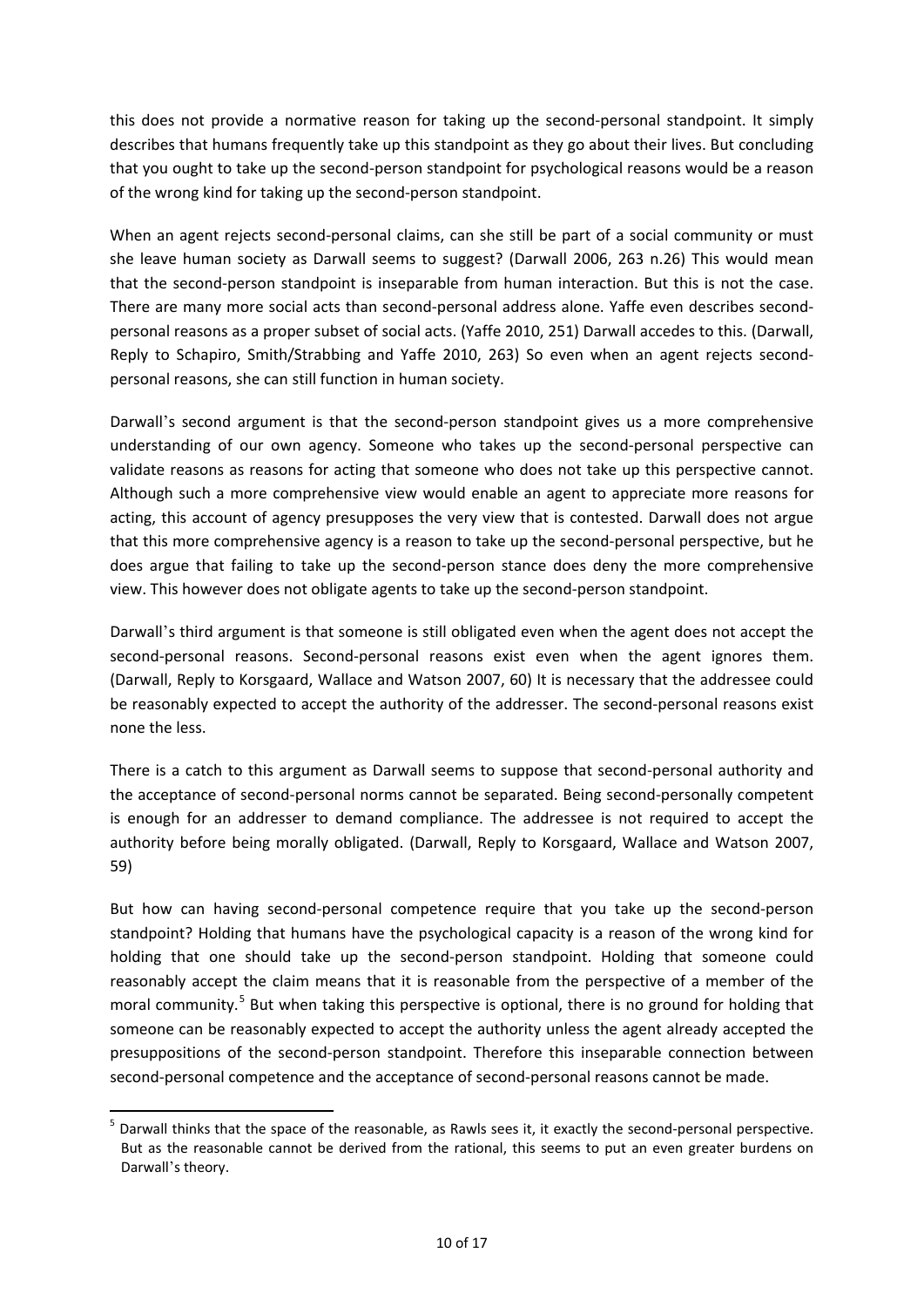The fourth argument for the inescapability moral obligation is the inescapability of the secondpersonal reasons themselves:

"The sense in which moral obligations are inescapable is that *the reasons* they provide are inescapable, that is, that these reasons hold and apply to us irrespective of our interests, aims, or other idiosyncratic features. What follows from a secondpersonal analysis is that moral obligations and the second-personal reasons for acting that flow from them are rooted in our second-personal competence. And these are features we cannot give up without removing our very moral agency itself. It is hard to see how moral obligations could be any more inescapable than that." (Darwall 2010, 228)

This argument requires that you already need to presuppose the requirements of second-personal address to be able to acknowledge that denying second-personal reasons will require removing moral agency. But someone who does not take up the second-person standpoint can simply deny that giving up this standpoint is giving up moral agency itself. So this does not provide an answer to the agent who asks why she should be moral. It will only answer her question when she is already committed to the second-person standpoint in the first place.

#### <span id="page-10-0"></span>**The second-person standpoint cannot answer the normative question**

In the previous section I have shown that the arguments Darwall gives for the inescapability of second-personal reasons, and thus for the inescapability of moral obligation, fail. In this section I will argue that the second-person standpoint as formulated by Darwall cannot provide an answer to the normative question.

Darwall cannot provide an answer to the normative question because an addressee must first decide, in first-person deliberation, whether she can be held responsible from the standpoint from a member of the moral community. And this is something that the addressee has to decide in firstperson deliberation. (Pauer-Studer 2010, 299) So any second-personal address first requires an agent to step out of the second-person standpoint to evaluate the claim and her own position: The addressee takes a step back and asks whether she should consider the claim and authority relation from within the second-personal perspective; she can ask whether she should accept the secondperson standpoint in the first place.

When the agent takes a step back, she thereby leaves the second-personal perspective – if she had already entered it. And since autonomy, claim, second-personal competence and equal accountability can only be appreciated from within the second-personal stance, the agent loses the idea of the bindingness of second-personal reasons.

The agent can still accept that the second-personal stance provides reasons for acting. Darwall did show that second-personal reasons are as good as any kind of reason for acting. But precisely because second-personal reasons are 'as good as any' when taking a step back, the second-person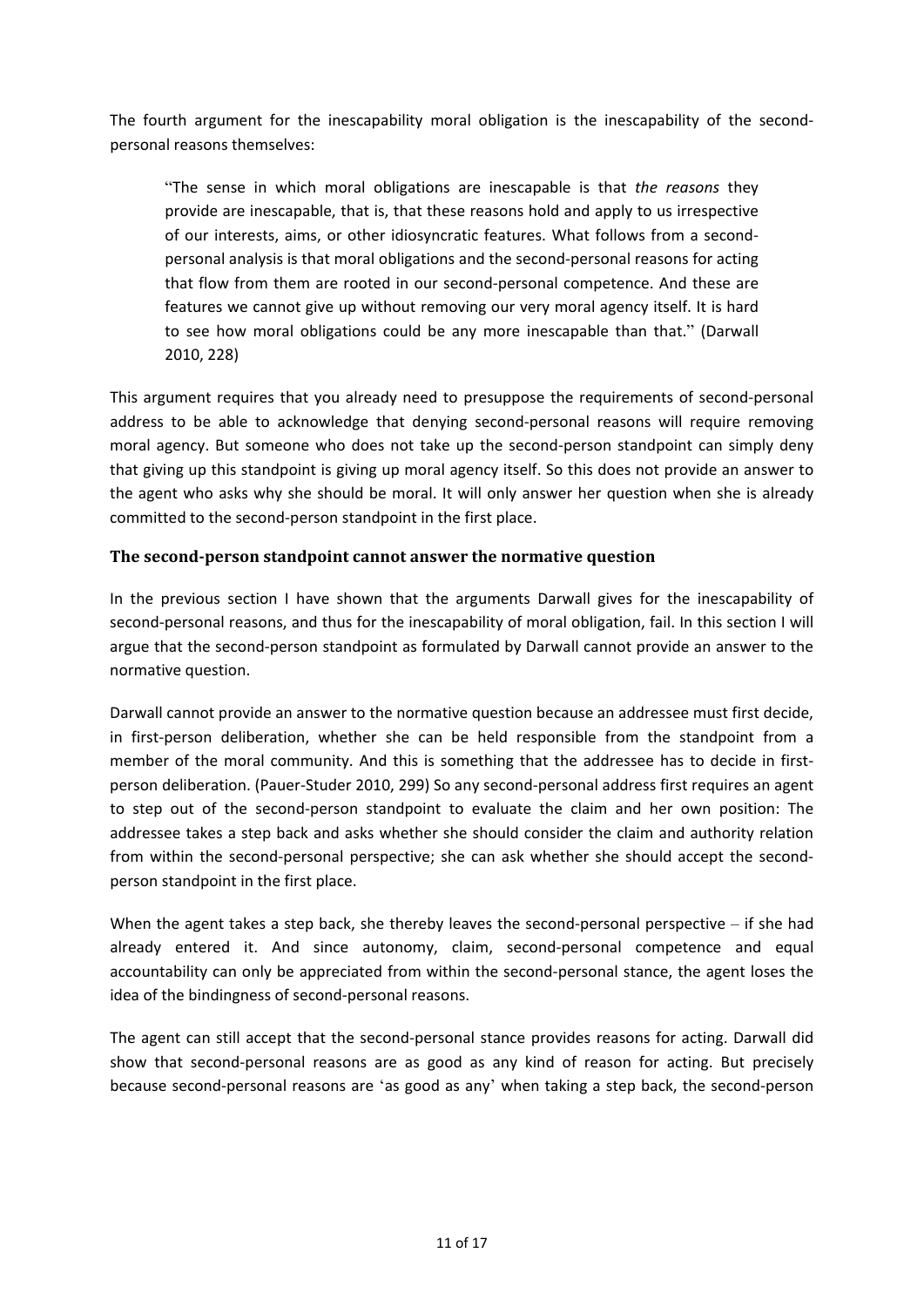standpoint must remain optional. <sup>[6](#page-11-1)</sup> Again: second-personal competence does not entail that an agent must automatically accept second-personal reasons.

Since Darwall explicitly denies that the substantive aim of action is autonomy in the Kantian sense to which Darwall is committed, it is reasonable to accept Darwall's other conclusion, namely that action does not have a substantive aim. And because there is no substantive aim of practical reason, any reason generated for acting is a valid reason when seen from a deliberative perspective. (Although these may not, of course, be moral reasons.)

If the agent is to appreciate that second-personal reasons are inescapable, she already needs to stand within the second-personal perspective. It is only within the circle of concepts that she can obligate herself as a member of the moral community. But there is nothing to indicate the special nature or priority of moral reasons after the agent has taken a step back in her reflection. So there is nothing in this deliberation that commits an agent to accepting the moral reasons. An agent can only be obligated when she herself chooses the second-person standpoint. And this makes that the obligation is ultimately founded in the authority of the addresser to be a law to herself. (Wallace 2007)

In short: Darwall fails to give a transcendental argument for the second-person standpoint. An agent can coherently deliberate about second-personal reasons without taking the second-person standpoint. Darwall cannot show that the second-person standpoint itself is obligatory and thus he cannot show that moral requirements are categorical. Darwall acknowledges this in his article Precis: *The Second-Person Standpoint* (2010):

"Now I concede that there may be no way to convince a consistent egoist, say, that second-personal reasons exist or that egoism is internally inconsistent or incoherent in some way." (Darwall 2010, 228)

And because Darwall cannot convince a sceptic, Darwall cannot hold the sceptic morally responsible: It is the consequence of Pufendorf's point that we cannot hold people responsible who do not take up the second-person standpoint.<sup>[7](#page-11-2)</sup> Since we cannot reasonably expect them to endorse second-personal reasons, we cannot reasonably expect them to hold themselves responsible.<sup>[8](#page-11-3)</sup> As the second-person standpoint is an open deliberative alternative, it cannot answer the normative question.

### <span id="page-11-0"></span>**From practical reason to the second-person standpoint**

As I have shown in the previous section, the inability of Darwall's second-person standpoint to answer the normative question comes from the possibility that agents reject second-personal

<span id="page-11-1"></span><sup>&</sup>lt;sup>6</sup> When the agent does however accept second-personal reasons, she must also accept the special urgency of

<span id="page-11-2"></span>these reasons because she committed herself to the presuppositions of second-personal address.<br><sup>7</sup> Whether they deny second-personal reasons completely or when they hold that they have another morality which gives different reasons.

<span id="page-11-3"></span><sup>&</sup>lt;sup>8</sup> We could, of course, hold people accountable when they accept second-personal reasons but then consequently ignore them. But we can only say this because these agents are already committed to the second-person standpoint.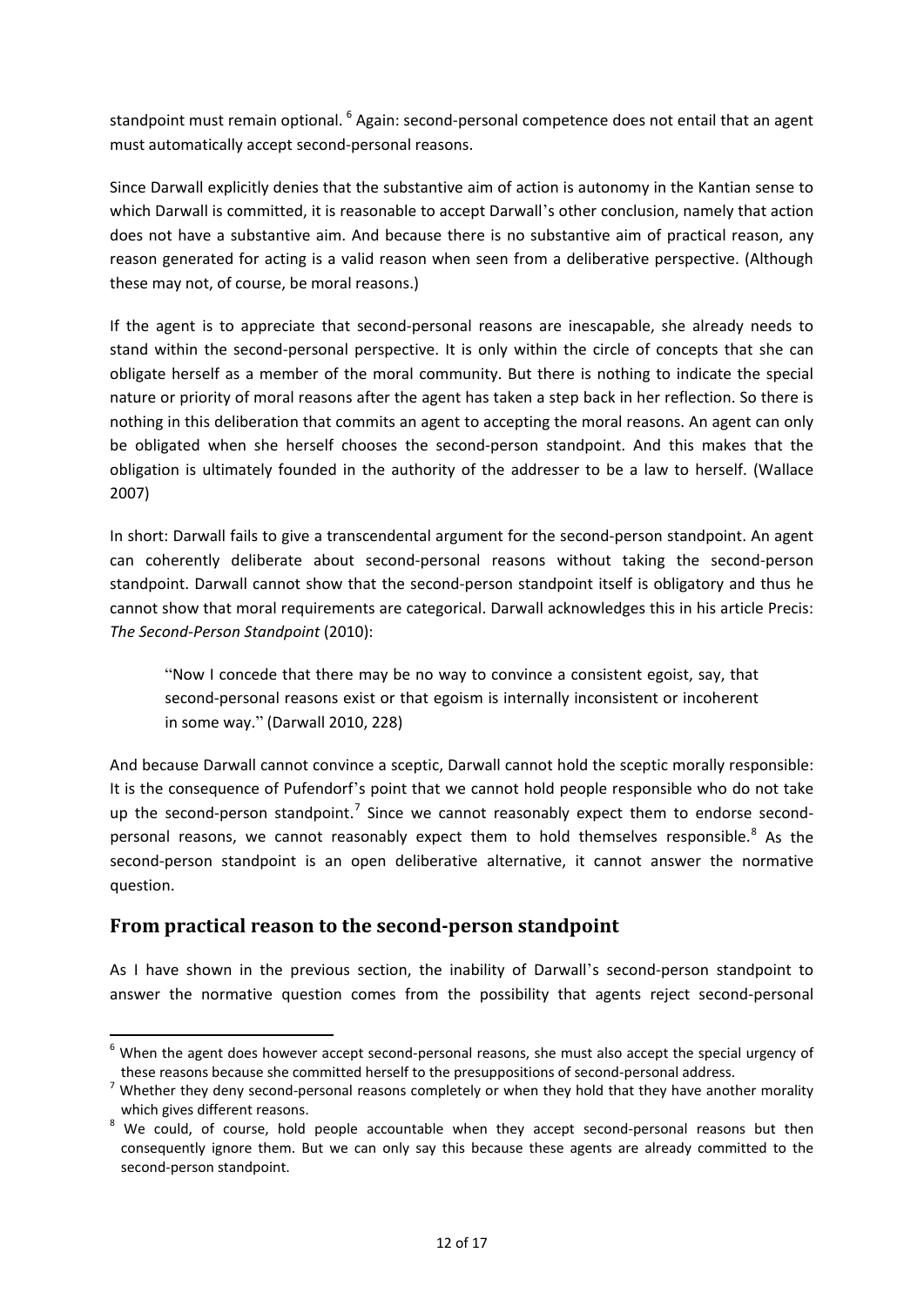reasons from a deliberative standpoint about reasons. If Darwall wants to show that the secondperson standpoint is obligatory, and therefore that moral reasons obligate, he needs to show how we are necessarily committed to the second-person standpoint when we deliberate at all.

In this section I will provide such an account, as outlined by Christine Korsgaard in her commentary *Autonomy and the Second Person Within: A Commentary on Stephen Darwall's The Second-Person Standpoint* (2007). Darwall does use this solution provided by Korsgaard. I will give the reasons Darwall has for not taking this route provided by Korsgaard. Then I will argue why these reasons are not valid and how, in Korsgaard's account, deliberation necessarily commits agents to the secondperson standpoint.

Darwall has three objections to the solution provided by Korsgaard:

- 1. First-person deliberation alone does not acknowledge the special character of secondpersonal reasons. Unless agents are summoned second-personally from within deliberation, there is no way to appreciate second-personal reasons.
- 2. First-person deliberation alone cannot answer a naïve practical reasoner<sup>[9](#page-12-0)</sup>. This is because Kant cannot establish autonomy of the will, because rational thinking does not presuppose the categorical imperative.
- 3. When standing in a relation to oneself by means of deliberation, it is unclear how you can be accountable to yourself.

The first objection can be refuted by an account of deliberation that can show how agents are committed to the second-person standpoint when they deliberate at all. Since that would mean that the second-personal perspective comes hand in hand with the first-personal perspective of deliberation. I will argue that deliberation commits an agent to the second-person standpoint after refuting Darwall's other two objections to Korsgaard.

Darwall argues at length for the second objection in chapter 9 of *The Second-Person Standpoint: Morality, Respect and Accountability*. Darwall argues that, from a Kantian perspective, a naïve practical reasoner can choose any rational norm as basis for deliberation but that does not commit the reasoner to suppose autonomy: "*For intelligent pursuit of an outcome I desire to involve my will, I must deliberate on the basis of some rational norm, one I take to apply validly to any possible rational agent. […] But does this require me to presuppose autonomy? For this assumption to amount to autonomy, I would have to be required by the logic of my deliberative situation to presuppose that (at least some) reason-generating norms are valid independently of any properties of the objects that I am counselled by them to bring about. What in the deliberative context forces me to assume this?*" (Darwall 2006, 225-226)

Korsgaard argues that this does not do justice to Kant's account. (Korsgaard 2007) Kant derives the idea of the categorical imperative from the idea of a categorical imperative: "*But when I think of a categorical imperative I know at once what it contains. For, since the imperative contains, beyond the law, only the necessity that the maxim be in conformity with this law, while the law contains no* 

<span id="page-12-0"></span> <sup>9</sup> "*A naïve practical reasoner deliberates about what to do from the perspective of (critically revised) beliefs and desires.*" (Darwall, The Second-Person Standpoint: Morality, Respect and Accountability 2006, 216-217)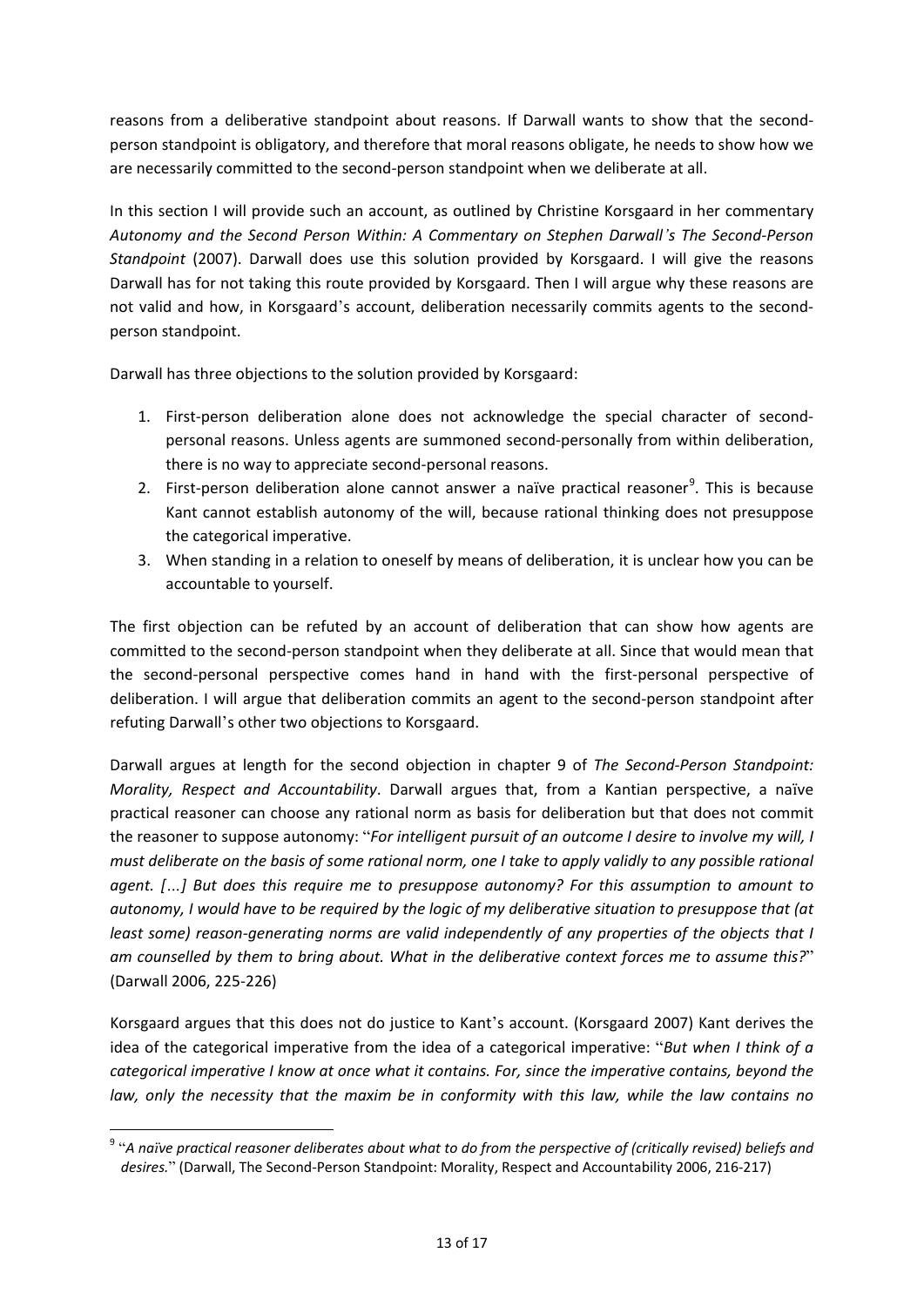*condition to which it would be limited, nothing is left which the maxim of action is to conform but the universality of a law as such; and this conformity alone is what the imperative properly represents as necessary.*" (GWS, 4:420)

This means that Darwall's argument against Kant fails because any agent must presuppose that she must act on unconditional norms:

And in connection with the Fact of Reason argument, Darwall claims that a Rossian deontologist can accept the Fact of Reason argument without thinking that he is committed to the Categorical Imperative, or to the idea that something like the Categorical Imperative underlies the requirements he does accept. But if Kant is right in arguing that the Categorical Imperative can be derived from the very idea of an unconditional requirement, then both of these agents are committed to the Categorical Imperative. For they are both committed to thinking that the norms they act on are unconditional rational requirements. (Korsgaard 2007, 19)

The last objection is an objection Darwall offered to Korsgaard's idea of a second person within: "*On Kant's account as I understand it, by contrast, the second-person standpoint is unavoidable, because I do not have to discover, by making and responding to demands on others, that I am answerable to myself. The fact is made clear to me by the voice of the second person within.*" (Korsgaard 2007, 23) Darwall does not accede that this necessarily involves answerability or accountability. (Darwall, Reply to Korsgaard, Wallace and Watson 2007, 56)

But Darwall's objection does not hold, as deliberation makes an agent accountable to herself. In the argument that follows this paragraph I will show that because an agent must accept reasons if she is to act, she must identify with herself and so she must be a law to herself. This makes the agent accountable to herself, thus placing the agent within the second-personal perspective. Meaning that if the agent is to deliberate at all, she unavoidable takes up the second-person standpoint.

Humans have a multitude of practical identities. These practical identities are contingent and may change or even disappear over time. (Korsgaard 2011, 120) But reflection must always be governed by a practical identity. And this practical identity is the identity springing from being a human being. (Korsgaard 2011, 121) This identity as a human being is a very basic identity and that means that every conception of practical identity is based in your humanity.

Now the reflective structure of human consciousness requires that an agent identifies herself with a principle to govern her choices and so be a law to herself. (Korsgaard 2011, 103-104) And this establishes a relation of the agent to herself: "*So the reflective structure of human consciousness establishes a relation here, a relation which we have to ourselves. And it is a relation not of mere power but rather of authority. And that is the authority that is the source of obligation.*" (Korsgaard 2011, 104)

In other words: an agent owes this to herself and therefore she is accountable to herself. And the idea of accountability brings the agent into the second-person standpoint. Since reasons are public, we are thereby forced to acknowledge the humanity and reasons of others. (Pauer-Studer 2010, 301) And this puts the agent firmly within the second-person standpoint.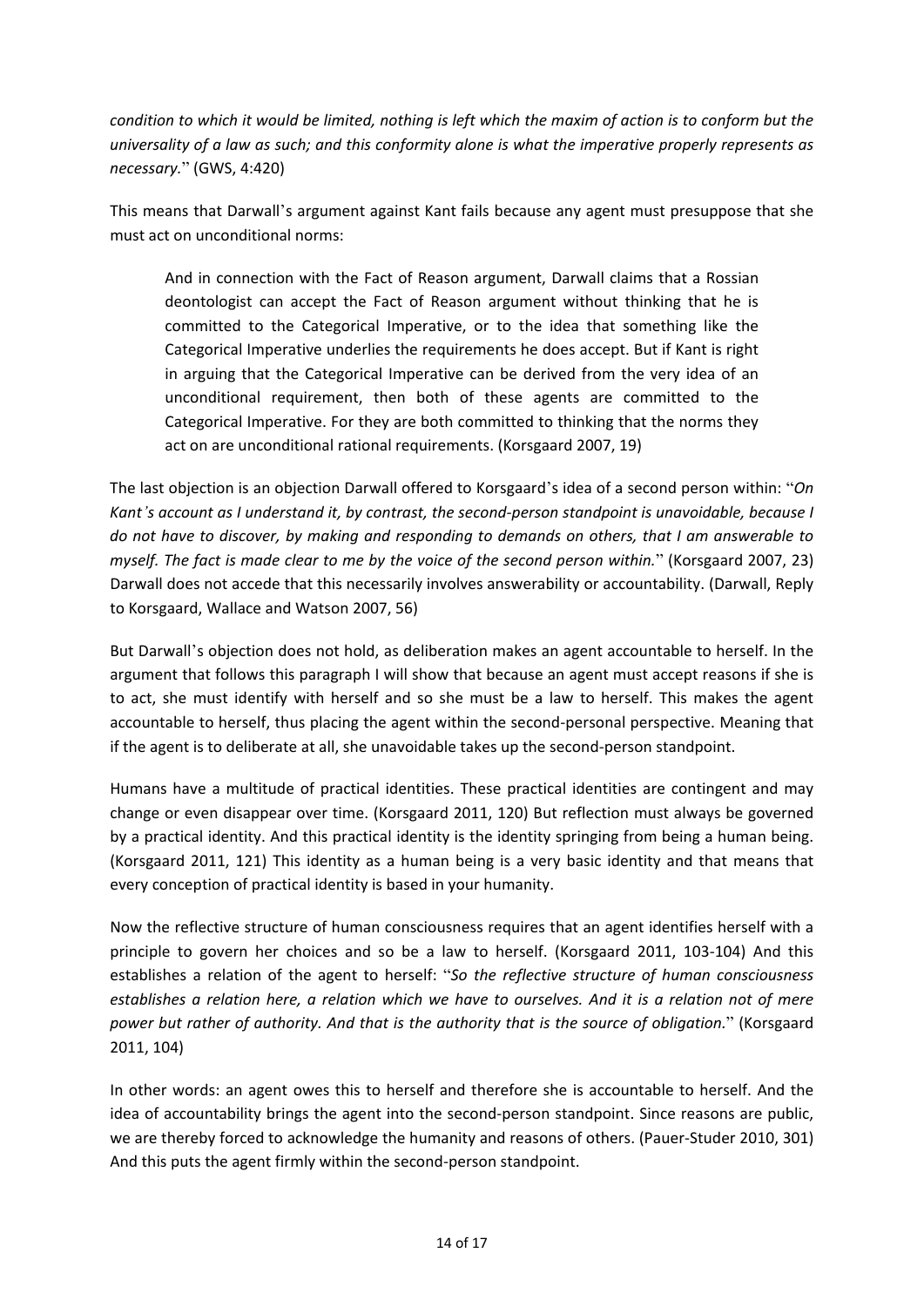When I accept any reason for acting, I immediately am responsible to myself for acting according to my reasons on pain of irrationality<sup>10</sup>. Therefore the deliberative stance requires me to enter the second-person standpoint when I deliberate at all.

We now have an answer to the normative question: If we are to deliberate at all, we necessarily take up the second-person standpoint. And the second-person standpoint gives rise to obligation because agents have the authority to make demands of one another as members of the moral community.

## <span id="page-14-0"></span>**Conclusion**

I started this paper by sketching the problem posed by the Norwegian terrorist Anders Breivik. I argued that this casus issues a challenge to any moral theory that claims that morality is normative. This challenge is what Korsgaard calls 'the normative question'. I then made an analysis of the second-person standpoint where I focused on four interrelated concepts: authority, claim, secondpersonal competence and accountability.

Authority is the authority of an addresser to make demand of an addressee. This authority is to be decided from a standpoint that both addresser and addressee can share: the perspective of members of the moral community.

A valid claim is a claim that derives its normativity purely from the authority of the addresser. And it is not necessary for the addresser to actually utter the claim. The claim is also valid when it stays unspoken. That a claim is only valid when its normativity derives from authority is the consequence of Strawson's point. And it follows that a claim is only valid when it gives reasons that the addressee can reasonably use to guide her own free conduct. This is what Darwall calls Fichte's point.

A consequence of Fichte's point is that any second-personal demand must presuppose the capacity of the addressee to freely guide herself. The addressee must be second-personal competent. And it is this competence that is the autonomy of the will.

The addressee is therefore also accountable, because she thinks of herself as accountable from the perspective as a member of the moral community. This is Pufendorf's point: We can only hold someone responsible when we can expect the other to hold herself responsible too.

After this analysis I argued how Darwall tries to answer the normative question. We should be moral because we are accountable to one another, but that is not the whole story. The question is whether an agent is required to accept second-personal reasons anyway. Darwall tried to dispel this problem by showing that, from a perspective about our reasons in deliberation, our reasons for accepting second-personal reasons are as good as any other reason to accept reasons of other kinds.

I then argued that there is nothing in the second-person standpoint that makes this standpoint obligatory. To appreciate the special nature of second-personal reasons, an agent must already be committed to the second-personal stance. And when deliberating about second-personal reasons, there is nothing to commit the agent to accepting these reasons. When the agent does accept

<span id="page-14-1"></span> $10$  When I decide to do A because I determine that I have a compelling reasons to do A, I would be irrational if I would do B. (Unless I find another reasons to do B, but I must then deliberate again before deciding to do B.)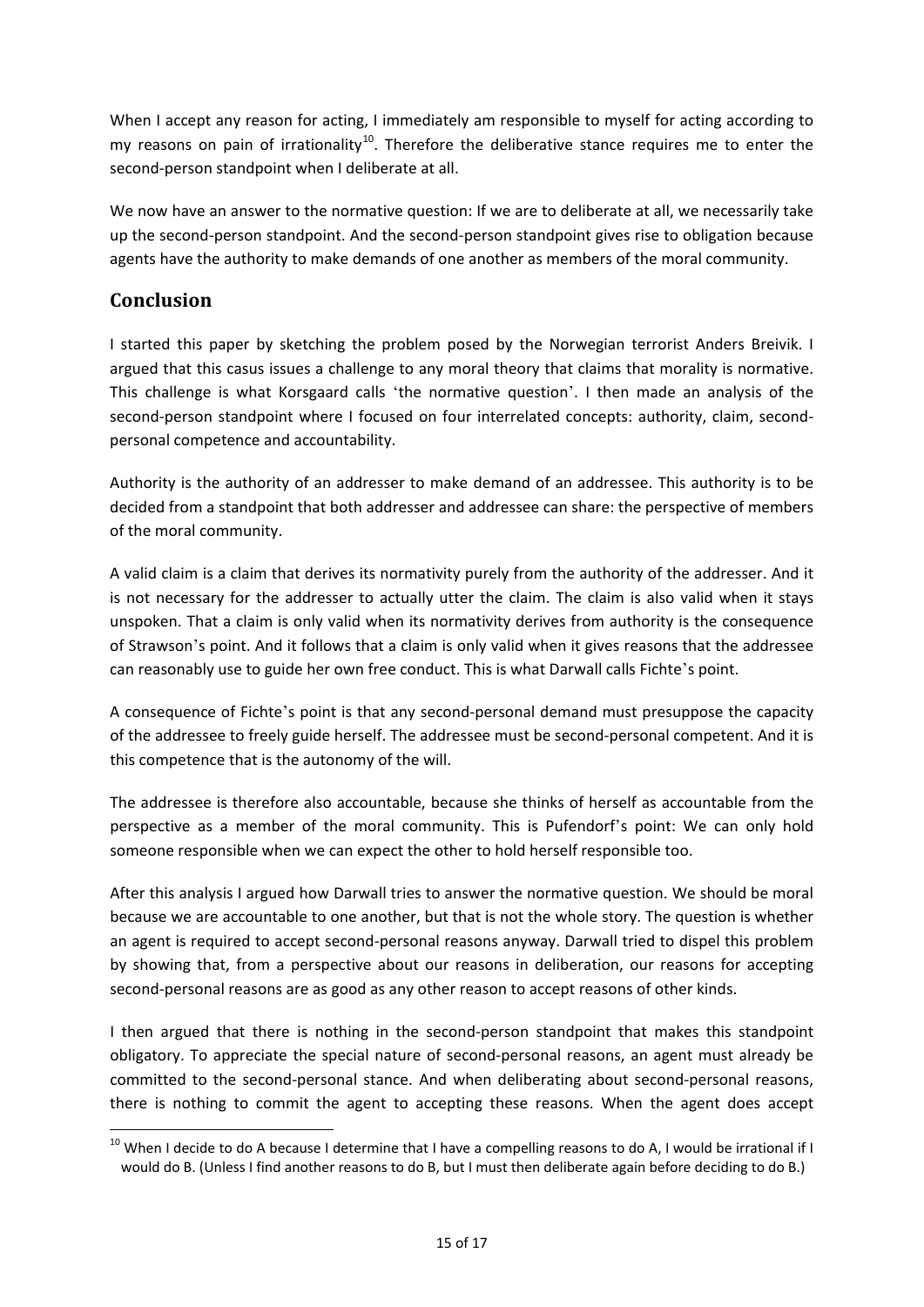second-personal reasons, we can hold her morally responsible. But this does not answer the cynic who denies second-personal reasons.

After that I gave an account of Korsgaard's argument of the second-person within to show how any form of deliberation necessarily commits an agent to the second-person standpoint. Because an agent must value her practical identity as a human being, she is therefore accountable to herself. This roots the agent within the second-personal standpoint.

A slightly revised account of Stephen Darwall's second-person standpoint can give an answer to the normative question. We need to be moral because the second-person standpoint is required when I deliberate at all. And thus we are required to view ourselves from the standpoint of members of the moral community. A sceptic cannot deny moral obligation as he cannot deliberate about secondpersonal reasons without being rooted in the second-person standpoint. The same goes for the sceptic who holds that he has a different morality. By deliberating at all about what this morality would be, he is already firmly rooted in the second-person standpoint. This means that if Breivik is committed to holding that he acted from a different morality, he erred and acted immoral. If Breivik denies the obligation of second-personal reasons he placed himself outside the moral community as an a-rational being and then we should treat him accordingly.

## <span id="page-15-0"></span>**Bibliography**

- Barney, Rachel. *Callicles and Thrasymachus.* 27 10 2011. http://plato.stanford.edu/entries/calliclesthrasymachus/ (opened 06 04, 2012).
- Brewer, Talbot M. "Morality and the Second Person." The Philosophical Quarterly, 2009: 163-167.
- Darwall, Stephen. "Precis: The Second-Person Standpoint." *Philosophy and Phenomenological Research*, 2010: 216-228.
- —. "Reply to Korsgaard, Wallace and Watson." *Ethics*, 2007: 52-69.
- —. "Reply to Schapiro, Smith/Strabbing and Yaffe." *Philosophy and Phenemenological Research*, 2010: 253-264.
- —. *The Second-Person Standpoint: Morality, Respect and Accountability.* Cambridge, MA: Harvard University Press, 2006.
- Kant, Immanuel. *Groundwork of the Metaphysics of Morals.* Vertaler: Mary Gregor. Cambridge: Cambridge University Press, 2010.
- Korsgaard, Christine M. "Autonomy and the Second Person Within: A Commentary on Stephen Darwall's The Second-Person Standpoint." *Ethics*, 2007: 8-23.
- —. *The Sources of Normativity.* Cambridge: Cambridge University Press, 2011.
- Pauer-Studer, Herlinde. "The Moral Standpoint: First of Second Personal?" *European Journal of Philosophy*, 2010: 296-310.